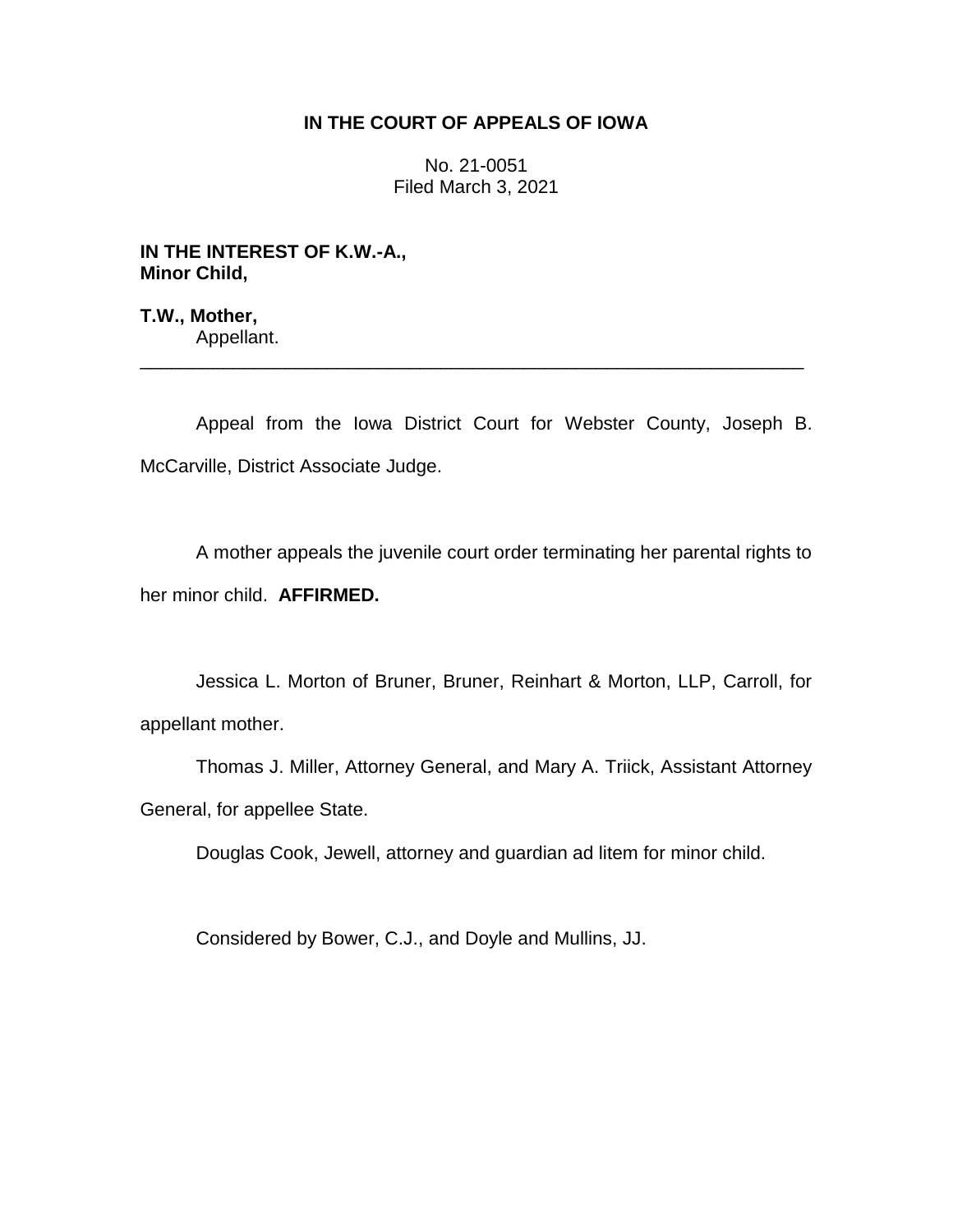**DOYLE, Judge.**

 $\overline{a}$ 

A mother appeals the juvenile court order terminating her parental rights to her minor child K.W.-A.<sup>1</sup> She contends the State failed to prove the grounds for termination. She denies termination of her parental rights is in the best interests of the child. She also contends the State failed to make reasonable efforts to reunify the child with her. And she asks for more time.

We review the mother's claims do novo. *See In re A.S.*, 906 N.W.2d 467, 472 (Iowa 2018). "We give weight to the factual determinations of the juvenile court but we are not bound by them. Grounds for termination must be proven by clear and convincing evidence. Our primary concern is the best interests of the child." *In re J.E.*, 723 N.W.2d 793, 798 (Iowa 2006) (citations omitted).

We typically use a three-step process to review the termination of a parent's rights. *In re A.S.*, 906 N.W.2d at 472. First, we determine whether a ground for termination under section 232.116(1) has been established. *See id*. at 472–73. If a ground for termination has been established, we then consider "whether the bestinterest framework as laid out in section 232.116(2) supports the termination of parental rights." *Id*. at 473 (citation omitted). Finally, we consider "whether any exceptions in section 232.116(3) apply to preclude termination of parental rights." *Id*. (quoting *In re M.W.*, 876 N.W.2d 212, 220 (Iowa 2016)). "However, if a parent does not challenge [any of the three] step[s] in our analysis, we need not address [them]." *In re J.P.*, No. 19-1633, 2020 WL 110425, at \*1 (Iowa Ct. App. Jan. 9, 2020).

<sup>&</sup>lt;sup>1</sup> The father's parental rights were also terminated. He is not a party to this appeal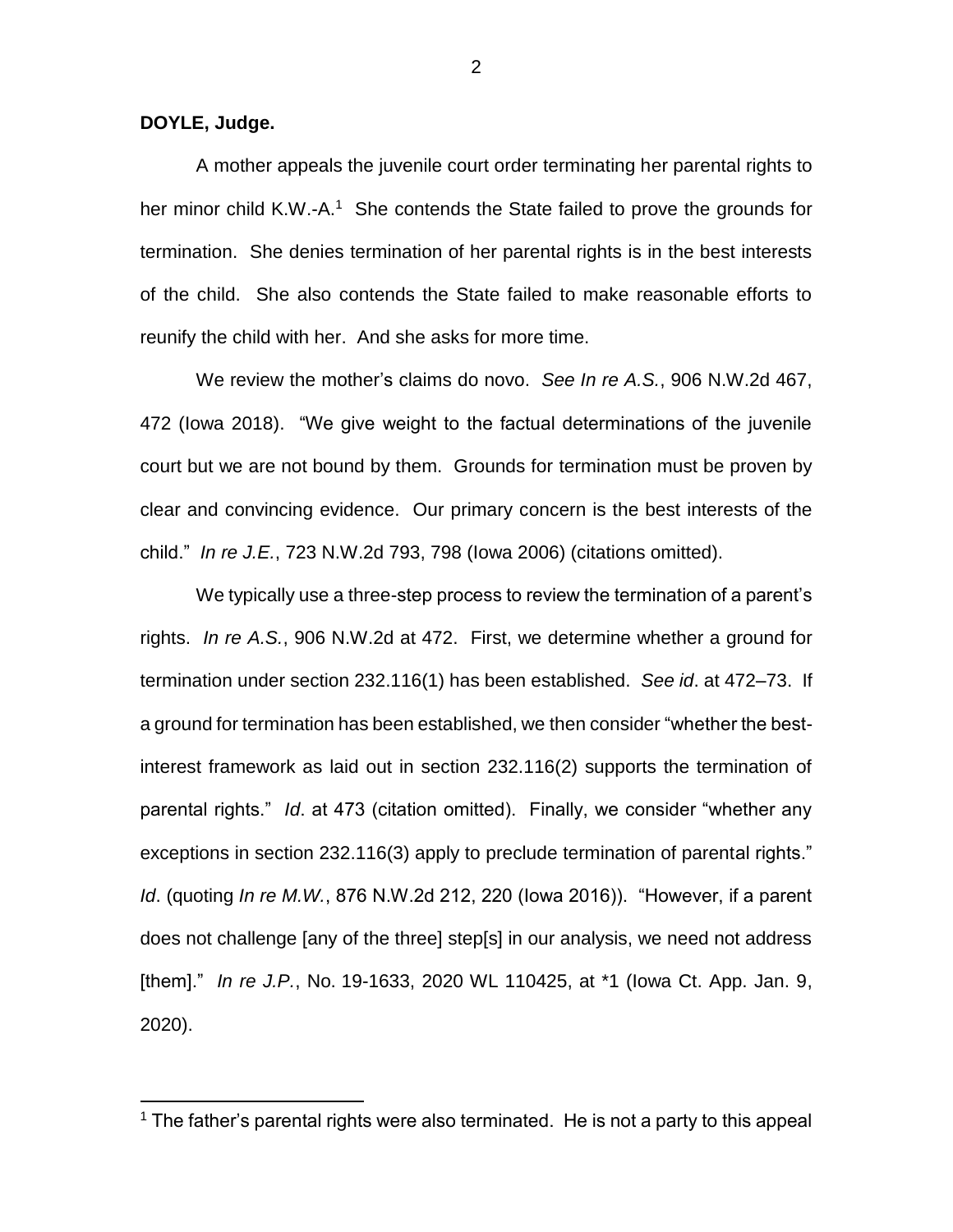The juvenile court terminated the mother's parental rights under Iowa Code section 232.116(1)(g), (h) and (*l*) (2020). We may affirm if the record supports termination under any one of these grounds. *See In re A.B.*, 815 N.W.2d 764, 774 (Iowa 2012). Termination under section 232.116(1)(h) is appropriate if the child is three years old or younger, has been adjudicated a child in need of assistance (CINA), and has been removed from the parent's care for at least six of the last twelve months. The mother does not challenge proof of these three requirements. There must also be clear and convincing evidence that the child cannot be returned to the parent's care at the time of the termination hearing without exposing the child to harm that would lead to a new CINA adjudication. *See* Iowa Code § 232.116(1)(h)(4) (requiring "clear and convincing evidence that at the present time the child cannot be returned to the custody of the child's parents as provided in section 232.102"); *In re D.W.*, 791 N.W.2d 703, 707 (Iowa 2010) (interpreting the term "at the present time" to mean "at the time of the termination hearing"); *In re M.S.*, 889 N.W.2d 675, 680 (Iowa Ct. App. 2016) (noting a child cannot be returned to the custody of the parent if doing so would expose the child to any harm amounting to a new CINA adjudication).

The mother argues the evidence does not support a finding that the child could not be returned to her care at the time of the termination hearing. The child was born in August 2018 and tested positive for marijuana, methamphetamine, and amphetamines. The family came to the attention of the Iowa Department of Human Services (DHS) upon allegations that the mother used methamphetamine and marijuana weekly throughout her pregnancy. The child was removed from the

3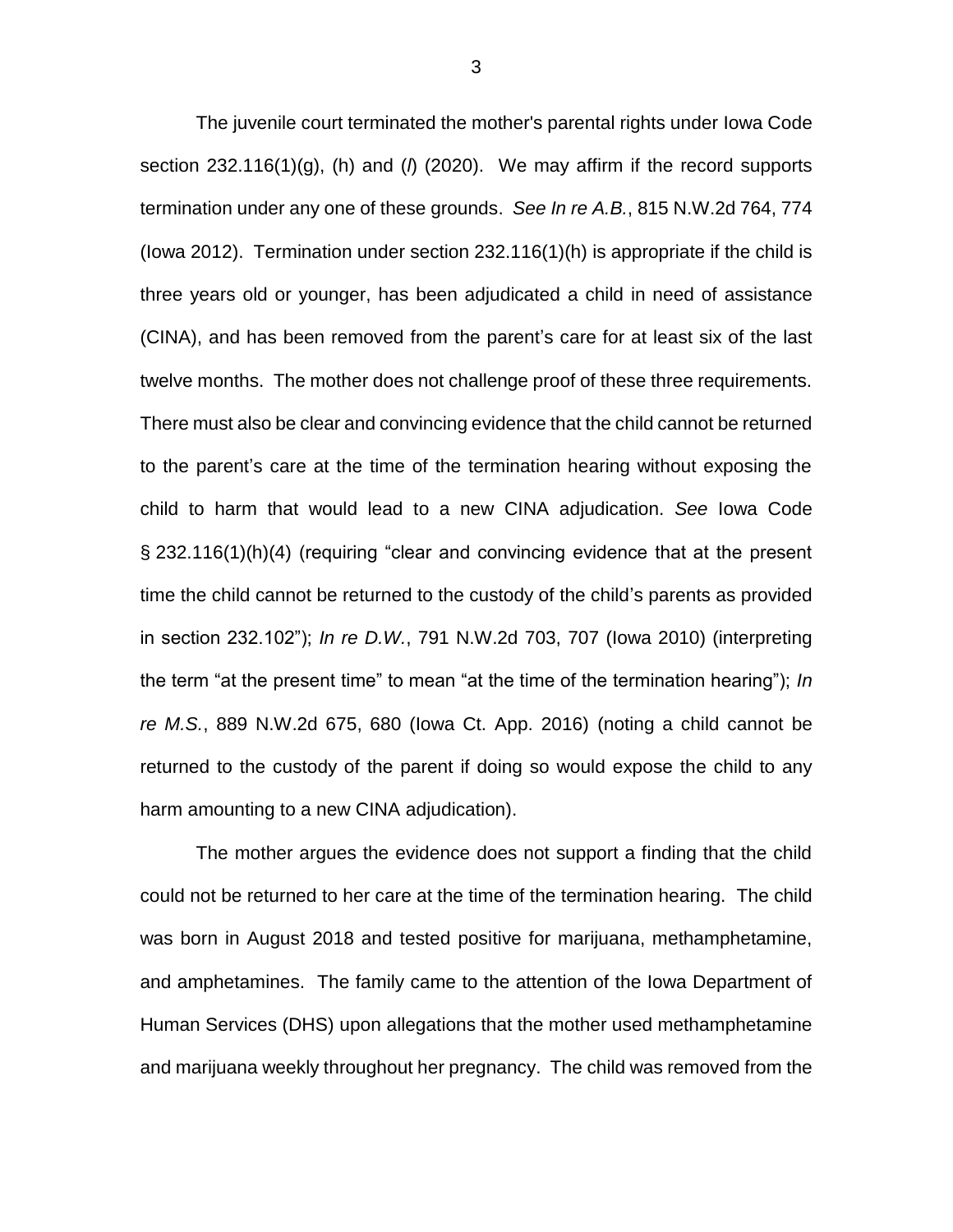parents in October 2018 and adjudicated CINA. The child was placed with a preadoptive foster family.

Almost a year after the CINA adjudication, the petition to terminate parental rights was filed in September 2019. The first day of the hearing took place in February 2020. Up to that time the mother's housing and employment were unstable; she was inconsistent in receiving services; she missed some visits with the child; she was a no-show for some drug testing; she did not successfully complete drug treatment; she last tested positive for amphetamines, methamphetamine, and marijuana in December 2019; and she was subjected to domestic abuse by the father and was openly violating a no-contact order with him. The hearing reconvened in September and again in November 2020. The evidence showed that after several failed attempts, the mother finally successfully completed substance-abuse treatment by April 2020. But success was short-lived, as she tested positive for methamphetamine in June and September 2020. She refused a drug patch test offered in October 2020. She continued her relationship with the father despite the history of domestic abuse, his ongoing methamphetamine use, and his continued violent and threatening behavior. The mother did not capitalize on all the offered visitation time with the child. Visitation never progressed beyond supervised visitation. The mother refused to interact with the Family Centered Services worker. She failed to follow through with mental-health services. Upon our de novo review, we conclude the State proved by clear and convincing evidence that the child could not be returned to the mother at the time of the termination hearing without exposing the child to any harm amounting to a new CINA adjudication.

4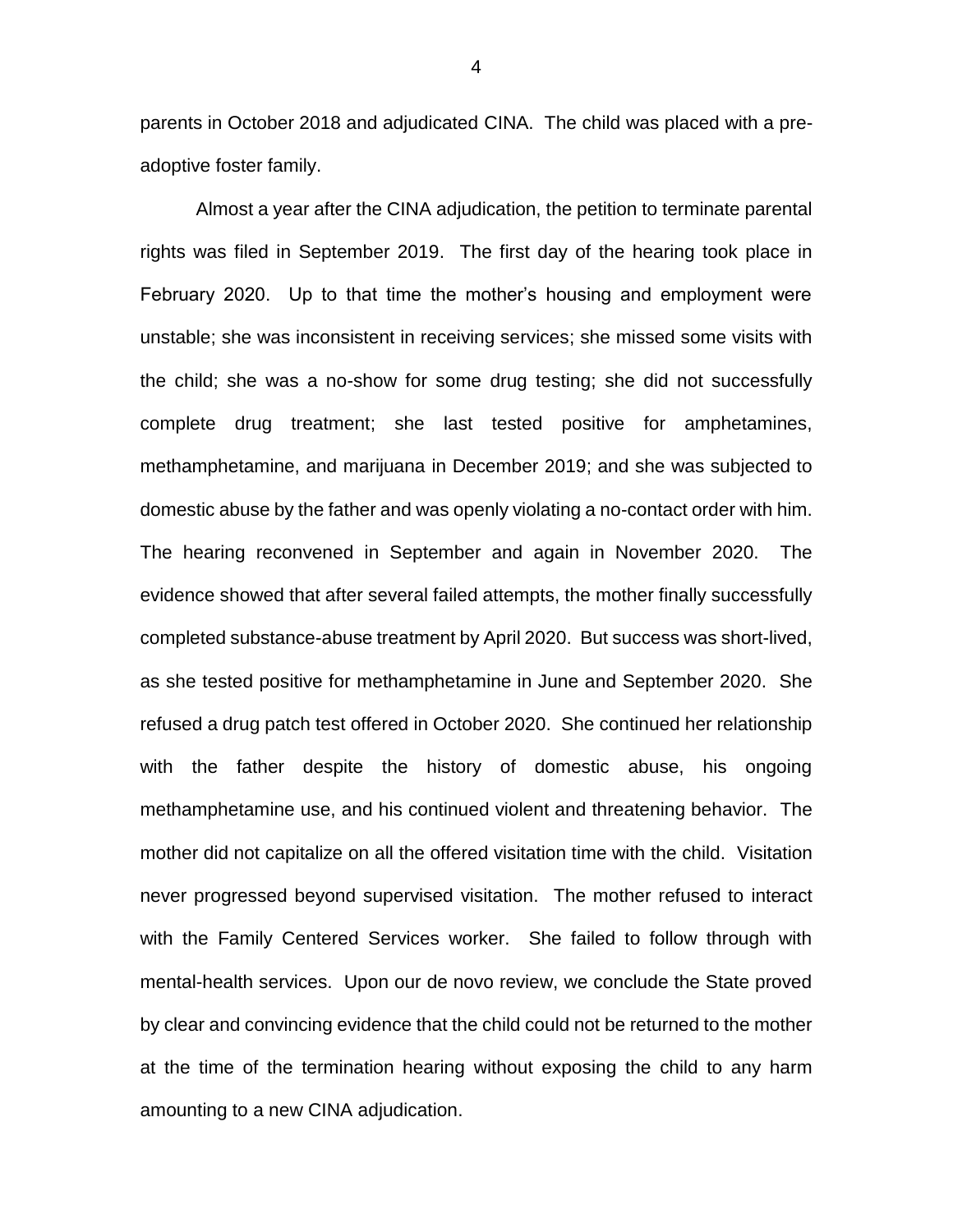We next turn to whether termination is in the child's best interests. In determining best interests, we "give primary consideration to the child's safety, to the best placement for furthering the long-term nurturing and growth of the child, and to the physical, mental, and emotional condition and needs of the child." Iowa Code § 232.116(2). The "defining elements" are the child's safety and "need for a permanent home." *In re H.S*., 805 N.W.2d 737, 748 (Iowa 2011) (citation omitted). The whole of the mother's best-interests argument is: "TW and the child are bonded. The law of the land is Families First. Not giving the child the opportunity to live with a biological parent who is able to fully care for the child is not in the child's best interests." Giving the issue such short shrift does not merit review. *See State v. Mann*, 602 N.W.2d 785, 788 n.1 (Iowa 1999) (explaining random mention of an issue, without elaboration or supporting authority, is insufficient to prompt an appellate court's consideration). To address the issue under these circumstances, we would be obliged "to assume a partisan role and undertake the appellant's research and advocacy." *Inghram v. Dairyland Mut. Ins. Co.,* 215 N.W.2d 239, 240 (Iowa 1974); *Soo Line R.R. v. Iowa Dep't of Transp.,* 521 N.W.2d 685, 691 (Iowa 1994) ("[R]andom mention of [an] issue, without elaboration or supportive authority, is insufficient to raise the issue for [appellate] consideration."). But even if the mother had fleshed out this issue, it would not merit relief.

Concerns about the mother's substance abuse, mental health, and domestic violence still remain. In addressing the best-interests issue, the juvenile court found:

The child's safety is best ensured by termination for the following reasons: the parents can't get off drugs, they have unaddressed mental health issues, they continue to miss scheduled visitation, [the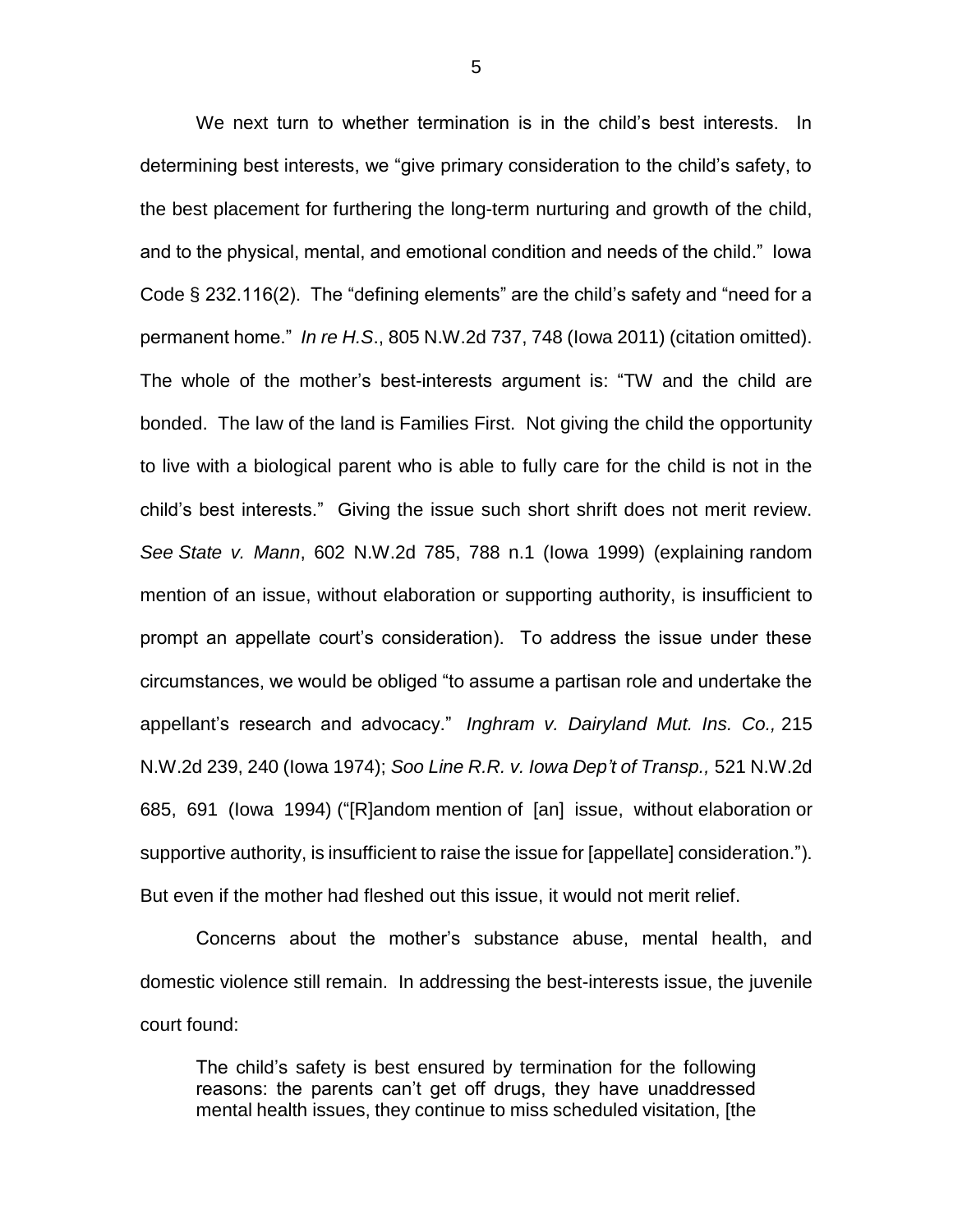father] has anger issues and assaultive behavior. All these conditions have persisted for years with little or no improvement by the parents. . . . The physical, mental, and emotional condition and needs of the child can be best met by termination of parental rights and adoption by the current foster family . . . .

We agree.

The mother was offered extensive services to correct the circumstances that caused removal but had not yet remedied those issues. The mother has simply not progressed to a point at which her child can be returned to her care. Her substance use presents a clear danger to the child's safety. *See A.B.*, 815 N.W.2d at 776 ("[A]n unresolved, severe, and chronic drug addiction can render a parent unfit to raise children."). Thus the element of safety supports termination. *See id.* ("No parent should leave his small children in the care of a meth addict—the hazards are too great." (citation omitted)). And, "It is well-settled law that we cannot deprive a child of permanency after the State has proved a ground for termination under section 232.116(1) by hoping someday a parent will . . . be able to provide a stable home for the child." *Id*. at 777 (quoting *In re P.L.*, 778 N.W.2d 33, 39 (Iowa 2010)). We conclude the mother has been given ample time—over two years from time of removal to the last termination hearing to get her affairs in order. This child's best interests are best served by providing permanency and stability now. *See id.* at 778 ("It is simply not in the best interests of children to continue to keep them in temporary foster homes while the natural parents get their lives together." (quoting *In re C.K.*, 558 N.W.2d 170, 175 (Iowa 1997))). The child has been with the same foster family for over two years and is bonded to the foster parents; they are willing to adopt the child.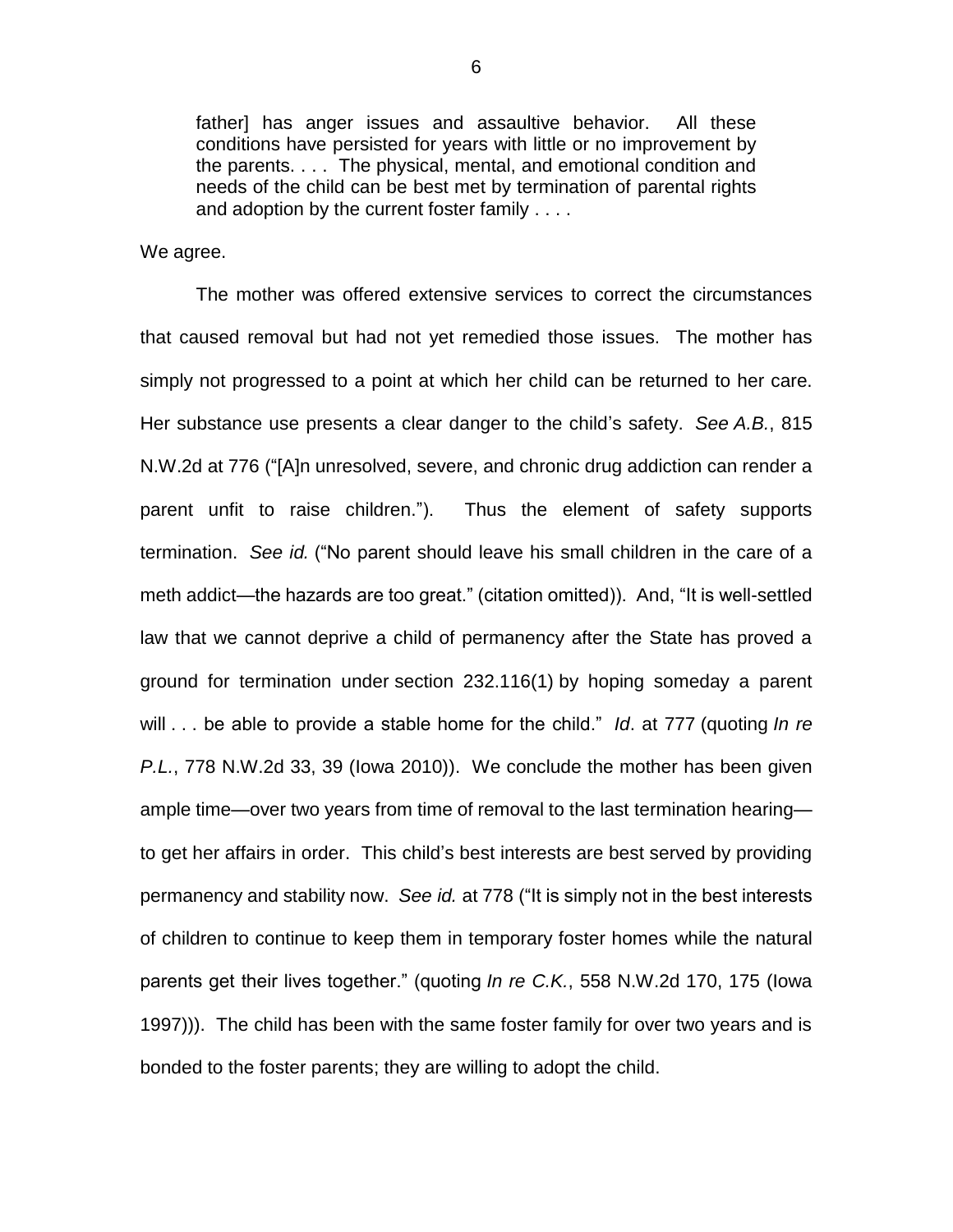To the extent that the mother requests more time (she mentions it in passing), given the mother's track record and lack of participation in services, we are unable to conclude "the need for removal . . . will no longer exist at the end of the additional six-month period." *See* Iowa Code § 232.104(2)(b). Children do not come equipped with pause buttons. *See In re A.M.*, 843 N.W.2d 100, 112 (Iowa 2014) (holding that the court must not deprive children of permanency on the hope that someday the parent will be able to provide a stable home); *In re A.C.*, 415 N.W.2d 609, 613 (Iowa 1987) ("The crucial days of childhood cannot be suspended while parents experiment with ways to face up to their own problems."). The child's need for safety and permanency outweigh the rights and needs of the mother. *See In re C.S.*, 776 N.W.2d 297, 300 (Iowa Ct. App. 2009). In the over two years this case was pending, the mother failed to resolve the issues that impeded reunion with the child. It is now clear the mother is unable, now or in the near term, to provide the child with either the safety or the stability the child needs.

Finally, the mother also contends the State failed to make reasonable efforts to return the child to her care. *See* Iowa Code § 232.102(7) (requiring that the State "make every reasonable effort to return the child to the child's home as quickly as possible consistent with the best interests of the child"). She argues that although she was doing her part, the DHS failed to sua sponte increase visits with the child. She acknowledges that "typically a reasonable effort must be requested by a parent." Indeed, to preserve error on a reasonable-efforts challenge, a parent must complain to the juvenile court about the adequacy of the services "at the removal, when the case permanency plan is entered, or at later review hearings." *In re C.H.*, 652 N.W.2d 144, 148 (Iowa 2002); *In re S.J.*, No. 14-